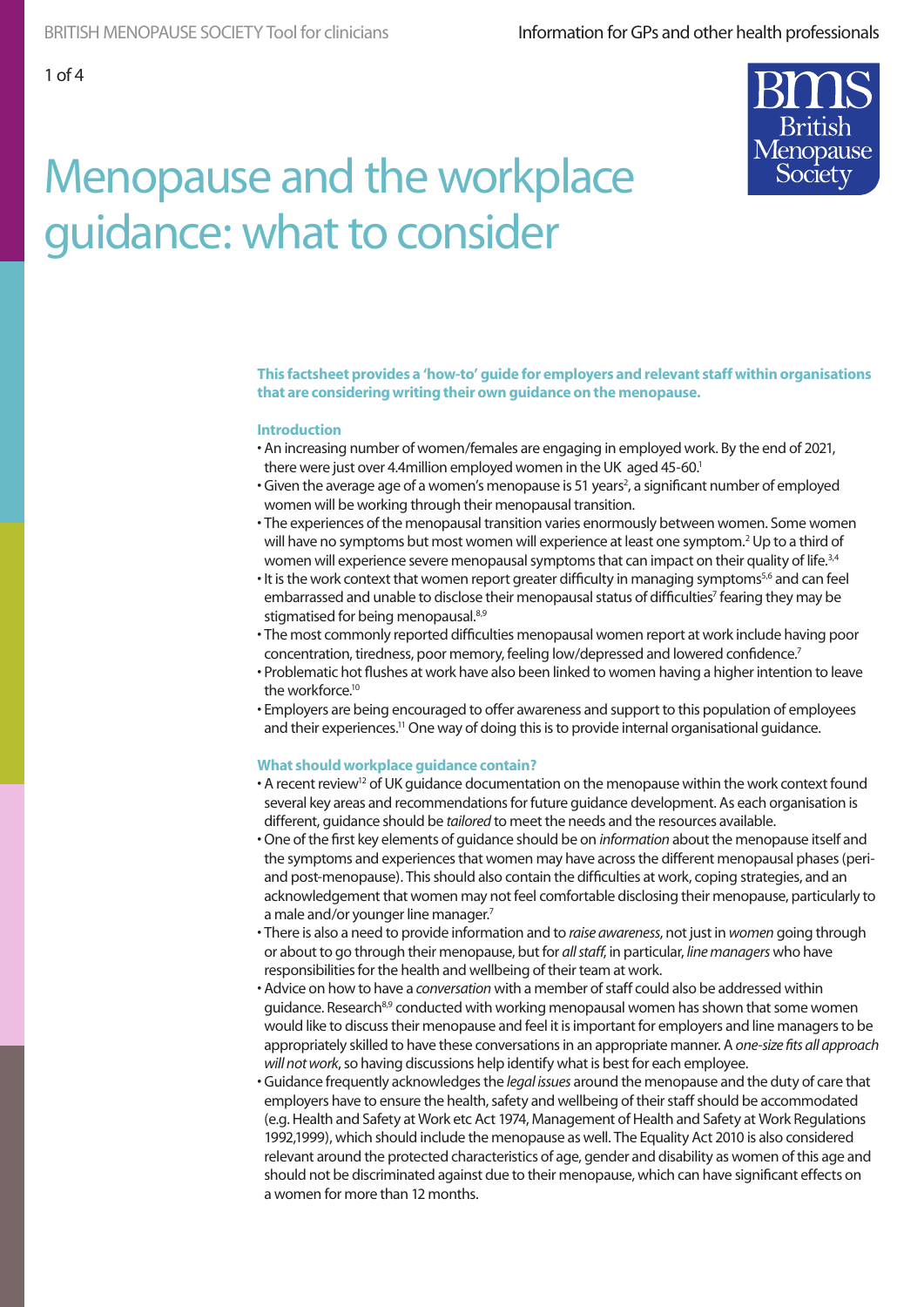- Having a menopause *policy or policies* that are accommodating for women going through the menopause is something else to consider. For example, does your workplace have policies that allow work adjustments such as flexible working, sickness absence procedures that allow women time off if needed for health appointments, or more breaks to help them during this temporary time of their menopausal transition? If no menopause-specific policy exists, having the word 'menopause' mentioned in existing wellbeing and health policies has also been regarded as useful and should be highlighted within guidance.
- The *availability of support* is another key aspect to address in guidance. Both formal and informal sources of support should be created and detailed in guidance. Who and where can women, or line managers, go when they need some additional help and advice. This could be a named person in HR or just the occupational health team. It will be different for each organisation. You may even have a named 'menopause champion'. Whoever it is, it should be clear in the guidance who and how they can be contacted.
- Menopausal women also report that the *physical work environment* can have an impact on their menopausal symptom experience. Addressing this issue and what can be done should also be addressed within guidance so all staff are aware of the policies and procedures to help support women who may be experiencing problems related to their physical working environment. For example, are staff allowed desk fans, can they move their work station to a window that can be opened, or closer to the toilet?
- Creating a *workplace culture* that is open and accepting to the menopause and other female-related health and reproductive health issues may help overcome their taboo, facilitate all staff to engage with the issue and support one another when at work. This may also help to positively influence the experience of the menopause and its symptoms in staff<sup>7,13,14</sup>.

### **Keep up to date**

- A *balanced, evidence-based approach* should be adopted when developing guidance. This helps avoid biased and poor quality information from being shared. Use research published in good quality academic, peer-reviewed journals.
- It is important that information and guidance is based on *good quality evidence* that is *up-to-date*. As more and more research is published in academic journals that undergo expert, per reviews, it is important that workplaces access and share this knowledge to the workforce. Provide the references to show this is being done. In the review of UK guidance documents, many did not cite current scientific evidence and literature. Text was often copied from older documentation publicly available. Make sure yours is tailored for your organisation, up-to-date, and reviewed regularly.
- Currently we do not have a "best practice" model or approach for addressing menopause in the work context. There are very few robust research studies evaluating the practices and interventions being adopted. Like the menopause, a "one-size fits all" approach is unlikely to work. Research is currently underway to gather the necessary evidence to understand what is being done and to evaluate such practices (e.g. training, implementation of policies and guidance) to understand the extent to which they are making a difference to workplaces and their menopausal staff. With a recent poll found 33% of organisations in the UK considering introducing menopause-related work policies<sup>15</sup>, more research into these and other key areas are still very much needed<sup>16</sup>. Allocating funding and resources for such work is important to prioritise.
- The BMS is a good resource for new evidence and insights when they are published. Other factsheets they have can also be used to help produce and update guidance. The European Menopause and Andropause Society (EMAS) have also produced global guidance on menopause and work from experts around the world<sup>17</sup>. This includes free, easy to access infographics and their website.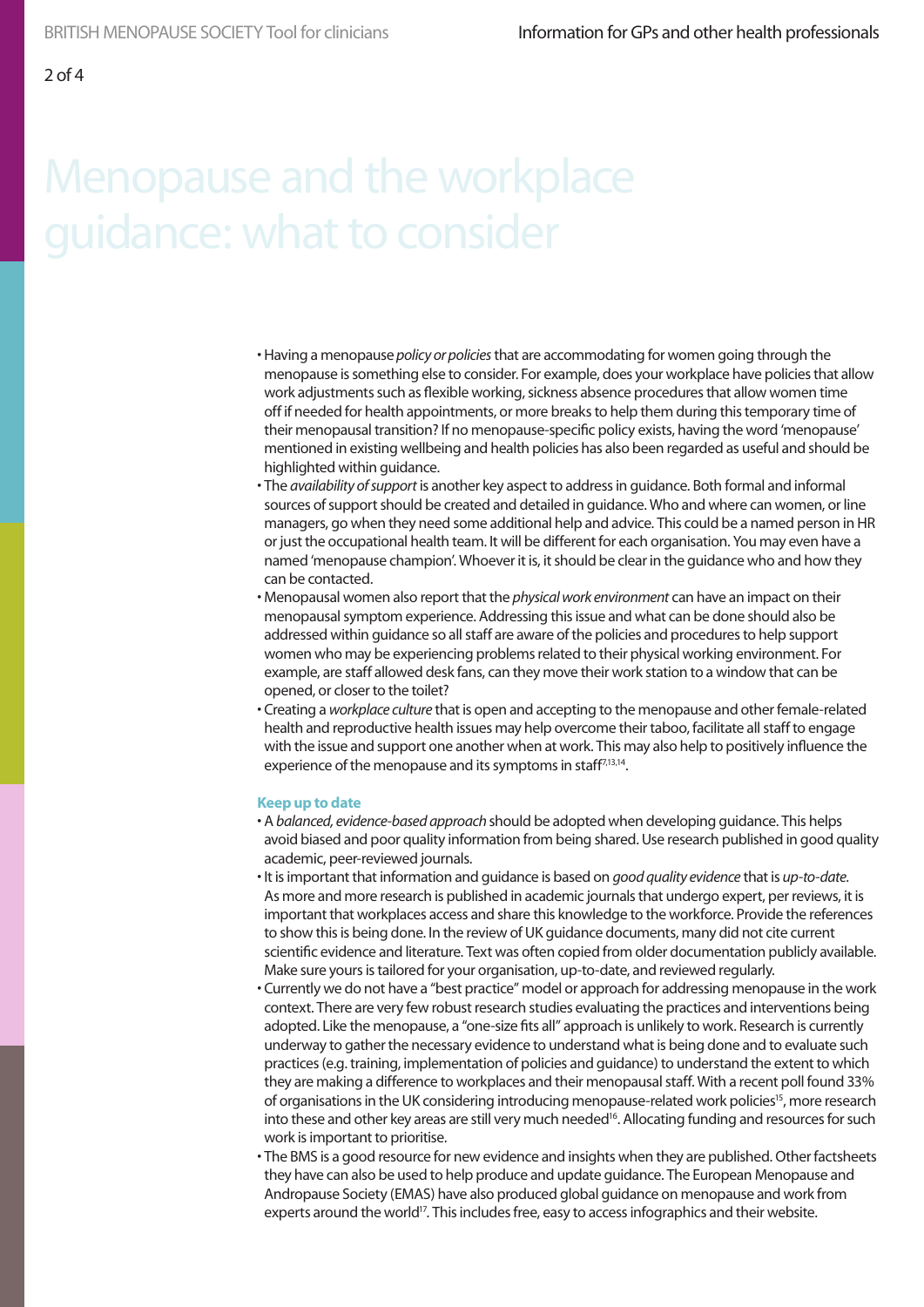### **References**

- 1 Office for National Statistics. Labour Market Statistics. London: Office for National Statistics. Jan 2019. Available from: https://www.ons.gov.uk/employmentandlabourmarket/peopleinwork/ employmentandemployeetypes
- 2 Hunter MS, Gentry-Maharaj A, Ryan A, Burnell M, Lanceley A, Fraser L, Jacobs I, Menon U. Prevalence, frequency and problem rating of hot flushes persist in older postmenopausal women: impact of age, body mass index, hysterectomy, hormone therapy use, lifestyle and mood in a cross-sectional cohort study of 10 418 British women aged 54–65. BJOG: An International Journal of Obstetrics & Gynaecology. 2012 Jan 1;119(1):40-50.
- 3 Avis NE, Colvin A, Bromberger JT, Hess R, Matthews KA, Ory M, et al. Change in health-related quality of life over the menopausal transition in a multiethnic cohort of middle-aged women: Study of Women's Health Across the Nation. Menopause 2009;16:860–9.
- 4 Ayers B, Hunter MS. Health-related quality of life of women with menopausal hot flushes and night sweats. Climacteric 2012;15:1–5.
- 5 Reynolds F. Distress and coping with hot flushes at work: implications for counsellors in occupational settings. Counselling Psychol Quarterly 1999;12(4):353–61.
- 6 Paul J. Health and safety and the menopause: working through the change. London: Trades Union Congress; 2003. Available from: http://www.tuc.org.uk/workplace/tuc-6316-f0.pdf
- 7 Griffiths A, MacLennan SJ, Hassard J. Menopause and work: an electronic survey of employees' attitudes in the UK. Maturitas. 2013 Oct 1;76(2):155-9.
- 8 Hardy C, Griffiths A, Hunter MS. What do working menopausal women want? A qualitative investigation into women's perspectives on employer and line manager support. Maturitas. 2017 Jul 1;101:37-41.
- 9 Hardy C, Griffiths A, Thorne E. & Hunter M, 2019. Tackling the taboo in the UK: talking about menopause-related problems at work. International Journal of Workplace Health Management. doi. org/10.1108/IJWHM-03-2018-0035.
- 10 Hardy C, Thorne E, Griffiths A, Hunter MS. Work outcomes in midlife women: the impact of menopause, work stress and working environment. Women's Midlife Health. 2018 Dec;4(1):3.
- 11 Altmann R. A new vision for older workers: retain, retrain, recruit. London: Department for Work and Pensions. 2015.
- 12 Hardy C, Hunter MS, Griffiths A. Menopause and work: an overview of UK guidance. Occupational Medicine. 2018 Dec 13;68(9):580-6.
- 13 Jack G, Riach K, Bariola E. Temporality and gendered agency: Menopausal subjectivities in women's work. Human Relations. 2019 Jan;72(1):122-43.
- 14 Bariola E, Jack G, Pitts M, Riach K, Sarrel P. Employment conditions and work-related stressors are associated with menopausal symptom reporting among perimenopausal and postmenopausal women. Menopause. 2017 Mar 1;24(3):247-51.
- 15 Wickens, Z. Poll: 33% of employers to consider menopause policies. November, 2021. Available from: https://employeebenefits.co.uk/poll-33-employers-consider-menopause-policies/
- 16 Atkinson C, Beck V, Brewis J, Davies A, Duberley J. Menopause and the workplace: New directions in HRM research and HR practice. Human Resource Management Journal. 2021 Jan;31(1):49-64.
- 17 Rees M, Bitzer J, Cano A, Ceausu I, Chedraui P, Durmusoglu F, Erkkola R, Geukes M, Godfrey A, Goulis DG, Griffiths A, Hardy C, Hickey M, Hirschberg AL, Hunter M, Kiesel L, Jack G, Lopes P, Mishra G, Oosterhof H, Pines A, Riach K, Shufelt C, van Trotsenburg M, Weiss R, Lambrinoudaki I. Global consensus recommendations on menopause in the workplace: A European Menopause and Andropause Society (EMAS) position statement. Maturitas. 2021 Sep;151:55-62. doi: 10.1016/j. maturitas.2021.06.006.